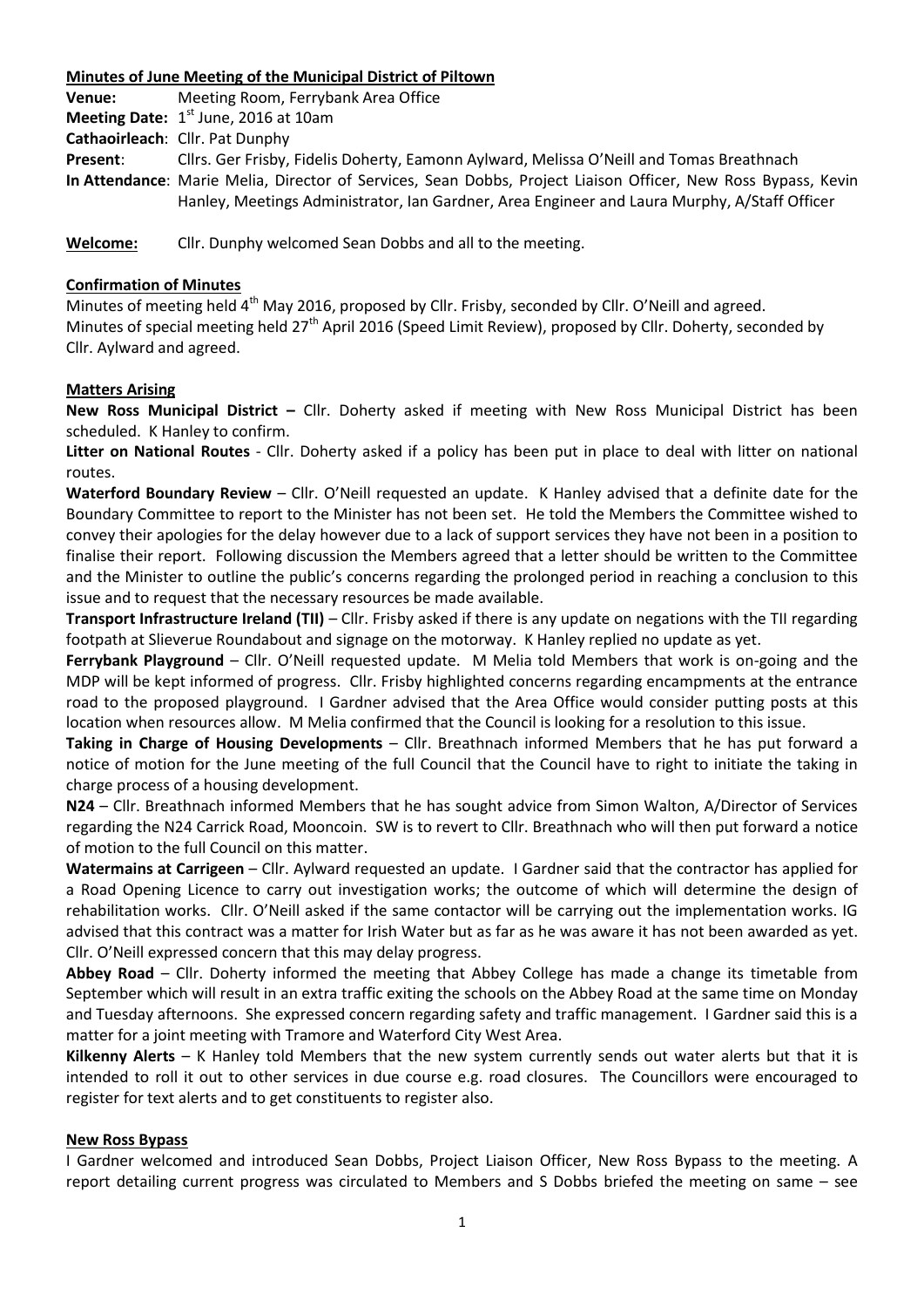attached. It was noted that project newsletter will be circulated next week and a dedicated website will be operational shortly. Members asked to be included on the newsletter circulation list. A 24 hour telephone hotline will also come on stream soon to deal with any queries/complaints from the public. Members raised a number of queries including local's concerns that entry to the area is maintained and that access to water be sustained. S Dobbs assured members that while it is necessary to the close the Pink Rock Road to facilitate bridge construction, these matters will continue to be discussed with residents and landowners and access will be provided. Further concerns were raised regarding the height of the bridge and how wind may affect it. S Dobbs replied there is a requirement to carry out a detailed wind analysis. Members thanked S Dobbs for attending the meeting, wished the project well and looked forward to further updates.

### **Lane at Clonconey**

I Gardner advised Members that a request has been made by the residents of Clonconey Lane, Piltown to have the lane dedicated as a public roadway. This was proposed by Cllr. Dunphy, seconded by Cllr. O'Neill and agreed.

## **Speed Limit Review**

I Gardner circulated the minutes from the Sped Limit Review Meeting and the following was revisited:-

- R704 Mullinavat following discussion with the Gardaí, it was agreed to reduce the speed limit to 60km/h and extend this limit to 1800m from Junction 11 off the M9 heading east towards New Ross.
- N24 Carrick Road TII will not change the speed limit however they have agreed to investigate a realignment of the road between Mooncoin Village and Piltown/Fiddown Bypass at Clonmore. Members expressed concern regarding on-going safety issues along this route and the time-frame involved to carry out an investigation. The Gardaí's position regarding this road was also queried. M Melia suggested that if KCC have a Road Safety Committee that this could be a forum to discuss Member's concerns.
- N24 Waterford side of Mooncoin The 50km/h speed limit will remain as existing, with a new 80km/h speed limit introduced out past the junction at Filbuckstown.
- R711 at Milepost It is agreed to introduce a new 60km/h from the 50km/h gateway to just past the junction for O'Connor's Lane.
- Shanty Pub, Smartscastle this route was examined by Declan Murphy, Road Engineer and I Gardner. It was noted that the 50km/h speed limit here is outside the guidelines recommendations and accordingly it is not feasible to extend this speed limit further.
- Skeard, Kilmacow this route was also examined by DM and  $IG in$  accordance with the guidelines, no justification was found to reduce the speed limit here.

#### **Recycling Facility at Newrath**

K Hanley informed Members that planning permission has been granted to CHL to develop a waste facility and civic amenity site at the former Shamrock Aluminium Site in Newrath, to include all waste streams for recycling and a pay by weight system for residual waste. He further reported that CHL are interested in running the proposed civic amenity site in co-operation with KCC. They have also applied for a waste facility permit which is being processed. KH advised that KCC proposes to tender for the provision of recycling/civic amenity services in the Southern Area – it is intended to commence the tender process before the end of June. KCC are consulting with other counties to find the best process for Kilkenny's needs. It is intended to have the services confirmed / in place by the third quarter this year.

#### **Roadworks Update**

I Gardner circulated an information sheet detailing progress on the Roadworks Programme to date and briefed Members on same. It was noted that KCC received €300k in additional funding under Flood Remedial Works for non-national roads. This funding has not been apportioned to the Area Offices as yet. IG advised Members a further request for additional funding has been made to the TII.

IG handed out two lists detailing applications and estimated costs for Community Involvement in Roadworks Scheme and Local Improvement Scheme. Members were told that funding of €105k was allocated for CIR schemes for 2016 and that offers have been made to the first 3 applicants on the CIR list. One of the offers has been deferred to 2017; the other 2 offers have been accepted. Members agreement was sought to make an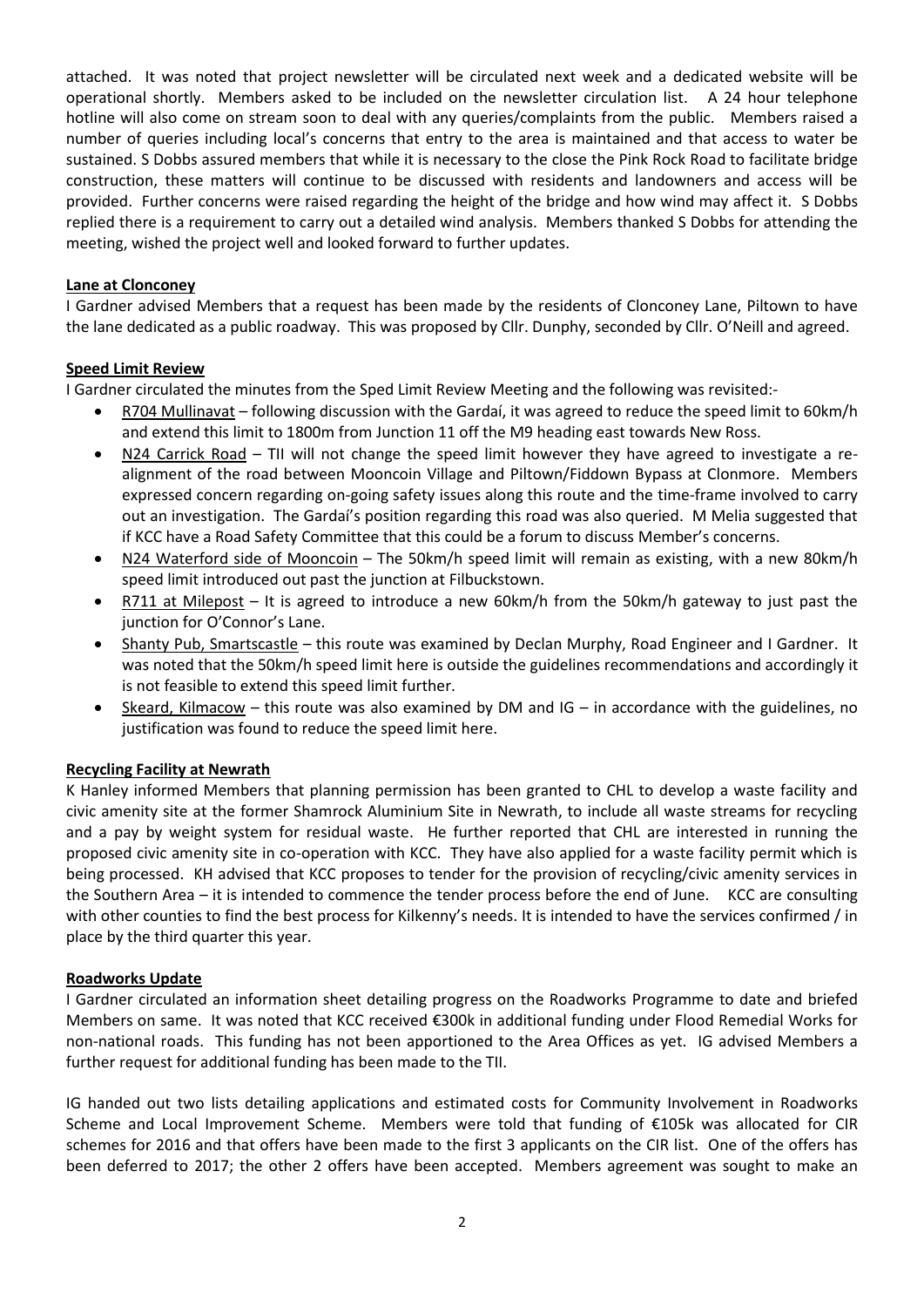additional offer to the next applicant on the CIR list. This was proposed by Cllr. Dunphy and seconded by Cllr. Aylward.

IG advised that there is no specific funding for LISs and suggested that Members consider schemes which are of benefit to communities. IG will prepare a report for the next meeting.

### **Public Lighting**

I Gardner circulated a hand-out to Members on public lighting, detailing schemes approved from 2014 to 2016 and schemes for consideration going forward. Costs of approved schemes and estimated costs of future schemes were provided. It was noted that an amount of €5,000.00 for the current year, 2016 has yet to be allocated. Cllr. Frisby proposed that the remaining €5k be allocated to providing 2 lights between school and roundabout in Slieverue. This was seconded by Cllr. Doherty and Cllr. O'Neill and agreed. Cllr. Breathnach acknowledged the work of IG in preparing the Public Lighting Report. He queried if Members should explore other areas requiring funding and put forward that Members should debate the use of the Local Fund Allocation. M Melia suggested that a policy could be developed for this, to include identifying definite criteria required for allocating funds and that criteria be weighted to assist members in prioritising fund allocation. M Melia also recommended that alternative funding should be looked at in conjunction with KCC's policy. It was agreed to have a separate meeting / work shop to discuss ideas before forming a policy.

## **Notice of Motion**

Cllr. Dunphy put forward the motion asking Kilkenny Council take in charge the monument and amenity area at Sinnott's Cross in Mooncoin. This was seconded by Cllr. O'Neill and Cllr. Doherty and agreed. I Gardner will prepare a report for the next meeting.

## *Correspondence*

K Hanley informed Members that a reply was received from Waterways Ireland regarding request made to extend its area of responsibility to include the management of boat based tourism for rivers Suir, Nore and Barrow. Waterways Ireland advised that this is a matter for the Department of Arts, Heritage and the Gaeltacht. KH to send on copy correspondence to Members.

#### **Any Other Business**

**Traffic Survey at Kilmoganny School** *–* Cllr. Aylward highlighted that there is a safety issue at Kilmoganny School due to traffic coming off the motorway. I Gardner advised that a traffic survey is due to be carried out once they receive a piece of computer hardware that they are waiting on.

**Three Sisters Bid** – Cllr. Doherty wished the Three Sisters Bid team well; all members agreed. Cllr. Breathnach acknowledged the work done and the value and potential of the information gathered. Cllr. Dunphy concurred and noted the good promotion of the region by the Bid team.

**Active Travel Plan Update** – I Gardner said that drawings are almost complete and a presentation will be made to Members shortly. Cllr. Dunphy asked if funding was available for the scheme. IG replied that some funding is in place but the Council will need to take a look at securing additional funding for this project.

**Bus Stop at Ard Daire** – Cllr. Doherty highlighted the need for a bus stop at Ard Daire and asked if the provision of a bus stop could be considered? IG said that the provision of bus stop facilities is dealt with centrally by the Road Design Section – he will pass on this query.

**Sallypark Enhancement** – Cllr. Doherty asked if the approach from Sallypark could be enhanced. IG told members considerable tiding up works were carried out and the next step would be to complete some planting – this will be discussed with Parks Section. Cllr. Breathnach asked should Municipal Districts have their own fund for carrying out works of this nature. M Melia will refer this query to Management.

**Former Area Office in Newrath** – Cllr. Doherty asked what is the former area office being used for and if there are any plans for this site going forward. IG replied that the offices are used occasionally for meetings with outdoor staff. M Melia will refer this matter to the Council's Property Section.

**Ferrybank Shopping Centre** – It was noted that the exterior of the Ferrybank Shopping Centre is in need of attention. IG will refer this issue to the building's caretakers.

**Meeting with Gardaí** – Cllr. O'Neill asked if a meeting has been scheduled with the Gardaí. K Hanley will confirm date for meeting when members from both Ferrybank and Mooncoin Garda Stations are available to attend.